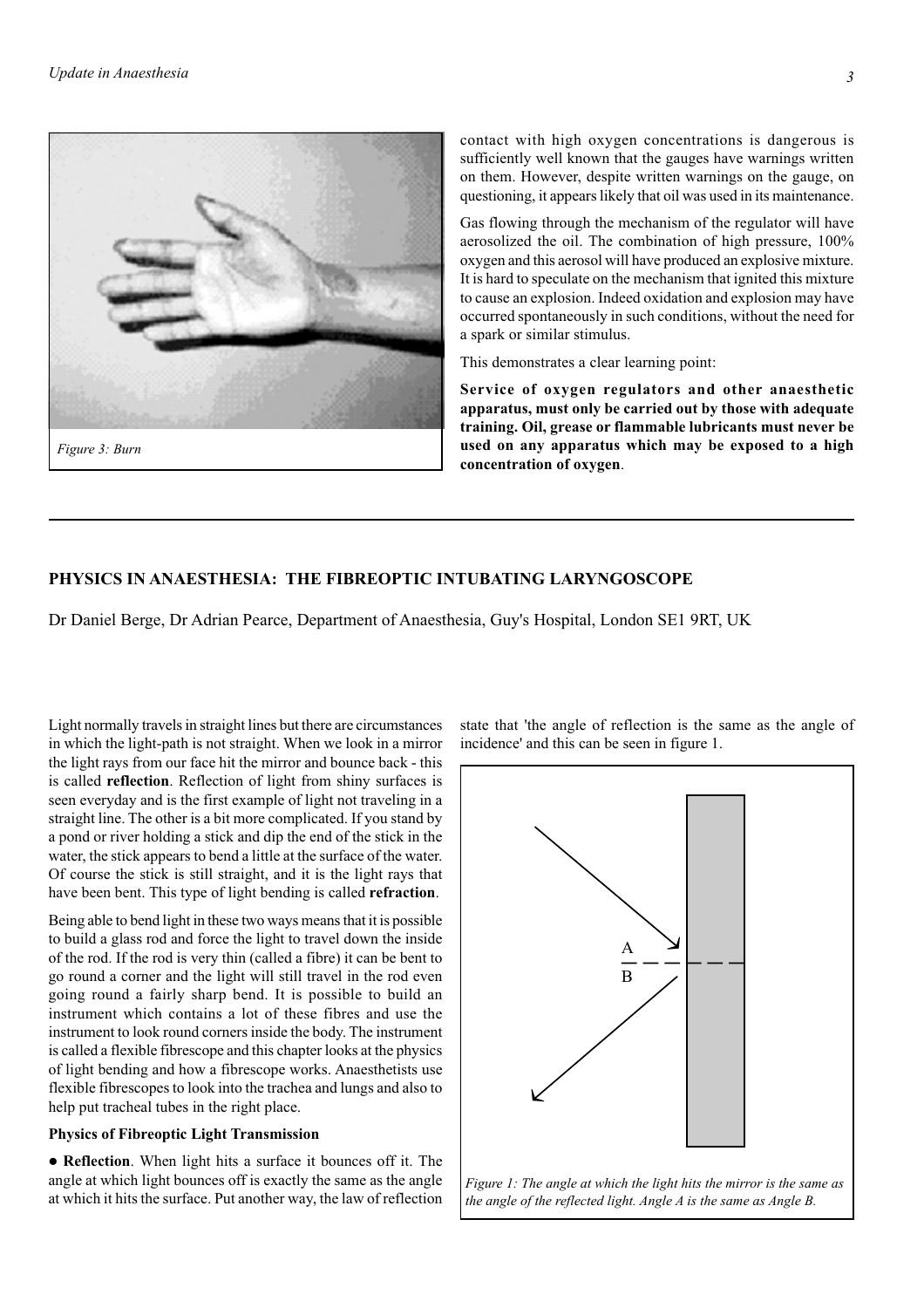**Refraction (Snell's Law)**. Refraction is more complicated and concerns what happens to light when it is travelling in one substance (or medium) and hits another medium. The light can bend at the junction or interface of the two substances. When light passes from one medium, for example air, to another, for example glass or water, the direction that the light is traveling in changes. This is known as refraction. It happens because the speed of light varies in different mediums.

The law that describes how refraction of light occurs is named after a Dutch mathematician, Willebrord van Roijen Snell, who made it known in 1621. Rene Descartes, a French mathematician and philosopher, also described refraction in 1637, calling it the Law of Sines. They both realized there are two factors that determine how much the light bends at the junction between the two substances:

1. The nature of the substances. The speed of light is very fast but is different in different mediums. Each substance has a measure of this called the index of refraction. The **index of refraction** is the ratio of the speed of light in a vacuum to the speed of light in a given medium. Note that when we refer to the speed of light in general terms, what we are talking about is the speed in a vacuum such as space. The speed of light changes when it passes from one medium to another, for example from air to glass, causing it to change direction. The index of refraction for air is 1.0, for water 1.3 and for normal glass 1.6.

2. The **angle of incidence of the incoming ray of light** (shown by the symbol ( $\theta$  in figure 2). In other words, the angle at which the light strikes the junction between two media, taken from a line that is at right angles to the junction.



*has a refractive index greater than medium 2, such as is the case when light passes from glass to air.*

# **The Critical Angle and Total Internal Reflection**

Sometimes the bending of the light at the junction or interface is so great that the light appears to be reflected from the interface. The light has bounced back at the junction and doesn't pass through. This is called **total internal reflection** (figure 3).



#### **Structure of The Glass Bundles Used in a Fibrescope**

The glass fibres used inside fibrescopes are constructed so that light is able to pass within the glass fibre from one end to the other by total internal reflection.

During manufacture glass is heated and stretched into very thin fibres. These are only 8-10µm in diameter. Each fibre is coated, or cladded, with a thin layer of glass (only about 1µm thick) which has a much lower index of refraction, ensuring that only total internal reflection of light takes place and preventing light passing between fibres (figure 3). These fibres are grouped together into flexible bundles containing several thousand fibres. Several bundles are then placed together to form the **image transmitting bundle**. This is also called the **viewing bundle**.

The total number of fibres in the viewing bundles varies from 36,000 to 85,000, depending on the size of the scope. The greater the number of fibres, the larger and clearer the image will appear. This is because each fibre, being very thin, will only transmit a small image. The final image is made up of all these small images added together, similar to the way an image appears on a television screen or digital camera. This explains why black dots appear on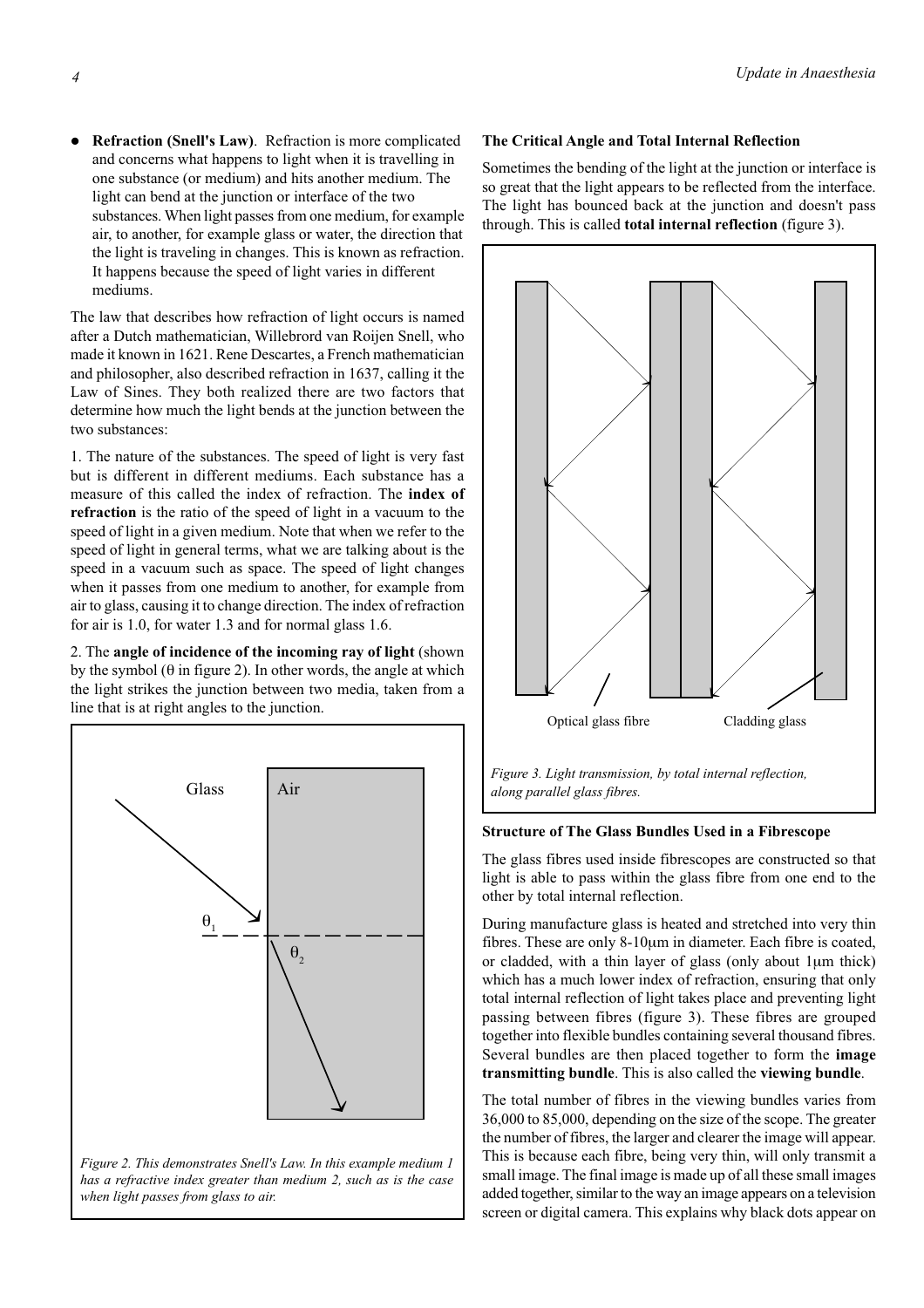the image when individual fibres or groups of fibres are broken.

Each fibre within the viewing bundle is arranged in a specific position, relative to the other fibres, throughout the length of the bundle. If the fibres were all jumbled up, so would be the image. A **coherent** bundle is one which will transmit an accurate and clear image and this is necessary for the **viewing** bundle.

If the fibres are not specifically arranged, then there will be just a random array of light seen at the eyepiece. The fibreoptic bundles that transmit light from the light source to the object, in order to illuminate it, are like this. That is because these bundles, known as the **light transmission bundles**, or **incoherent bundles**, only need to transmit white light. The fibres in the light transmission bundle are thicker than those in the viewing bundle, approximately 10-15 µm in diameter. There are also only about 6000 fibres in these bundles.



**Basic Structure of the Fibrescope**

Since the 1980's, manufacturers have made available sophisticated, well-constructed fibreoptic intubating laryngoscopes with a standard insertion cord length of 60 cm and a standard thickness of 4mm for adults, down to 2 mm thickness for small children. These allow narrow diameter tubes to be passed over the scope into the trachea.

The instrument has 3 main components:

**The Body** which has the following features:

- The **eyepiece**.
- The diopter ring, part of the eyepiece, which is used to focus the image.
- The lever, which controls the angulation near the tip of the scope.
- The working channel access port.

**The Insertion Cord** which contains

- The light transmission (viewing) bundle.
- The **objective lens**, situated at the tip of the scope, over the distal end of the viewing bundle.
- The light transmission bundles. There are usually two.
- The working channel: this can be used for suctioning secretions, injecting drugs, insufflating oxygen, to pass guide wires or biopsy instruments.
- The control wires. There are two of these. They extend from the lever on the handle to the tip of the scope.

All the components of the insertion cord are enclosed in a wire mesh. This is then covered by a waterproof plastic coating. Note that as the diameter of the insertion cord is reduced, so the size of the working channel is reduced, making it less useful, especially with regards suctioning of airway secretions.

**The Universal Light Cord** contains light transmission bundles, which transmit light from a l**ight-source** to the light transmission bundles in the insertion cord. The universal cord has a connector which plugs into the light-source. The light-source is a separate box that is operated by electricity. To make this system more portable, and for use in areas where electricity is not available, the universal cord can be replaced by a handle-shaped, battery operated light-source, attached to the body of the scope, as shown in the photograph. Often the ETO (ethylene oxide) cap is present on the ULC. This port does not need to be used normally.

## **Pathway of Light**



- White light is transmitted from the light-source through the incoherent, light transmission bundles to the distal end of the instrument.
- This illuminates the object.
- Light from the object is reflected onto the objective lens.
- The objective lens focuses the light onto the distal end of the coherent, image transmitting bundle.
- Light travels by total internal reflection up the image transmitting bundle to the to the lens in the eyepiece.
- The image is focused onto the retina of the viewer's eye using the diopter ring, so that the image is clear.

*Note*: A camera can be attached to the eyepiece of the fibreoptic intubating laryngoscope, enabling the image to be seen on a television screen. This is a very useful aid to teaching fibreoptic technique and for demonstrating pathology of the upper airways to colleagues.

# **Practical Care of Fibrescopes**

A flexible fibrescope is expensive and can be broken by poor handling. Handle it gently and do not knock, twist or bend the insertion cord or catch it in the door. The commonest cause of damage is catching the fibrescope between the lids of the carrying